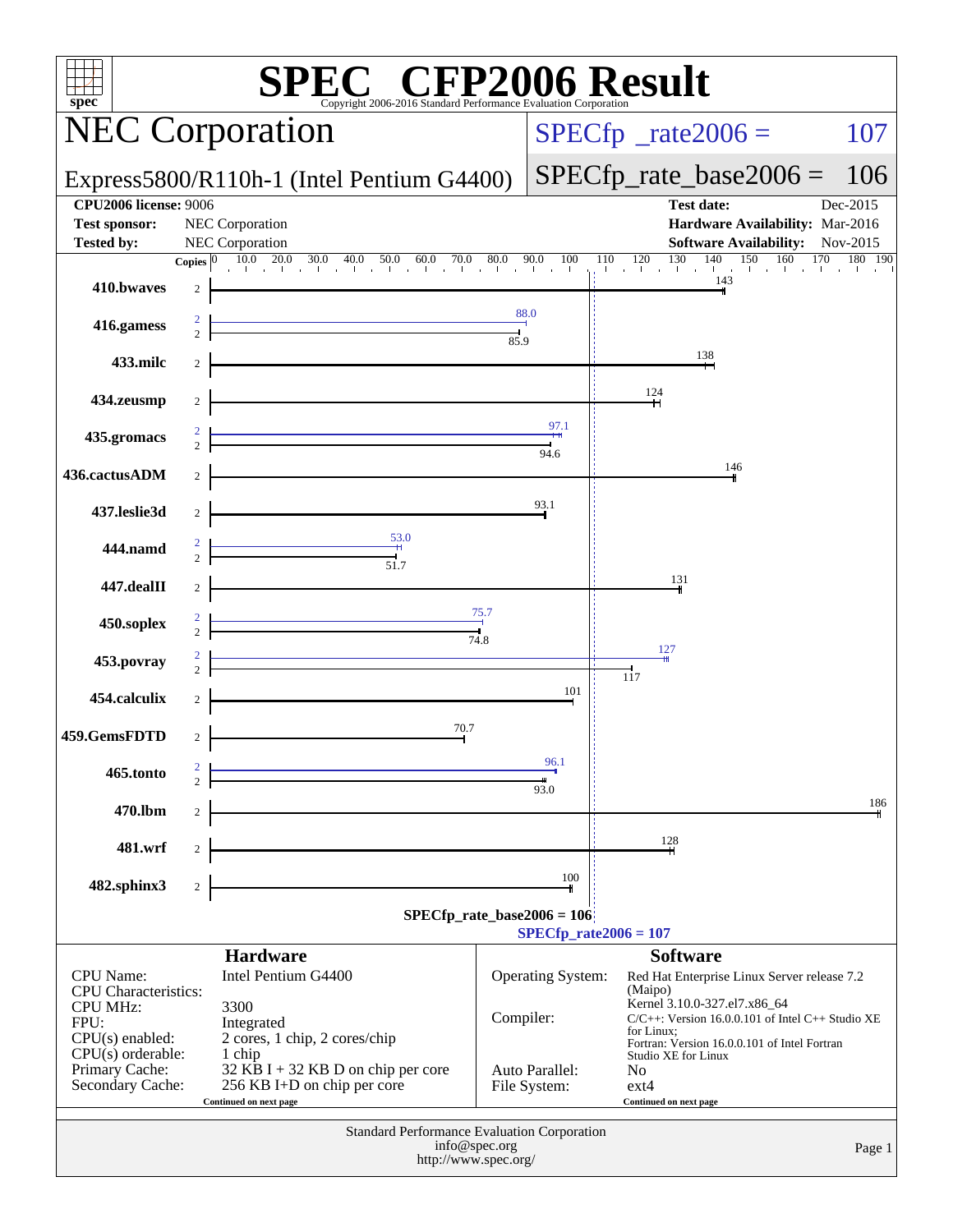

## NEC Corporation

### $SPECTp_rate2006 = 107$

Express5800/R110h-1 (Intel Pentium G4400)

[SPECfp\\_rate\\_base2006 =](http://www.spec.org/auto/cpu2006/Docs/result-fields.html#SPECfpratebase2006) 106

**[CPU2006 license:](http://www.spec.org/auto/cpu2006/Docs/result-fields.html#CPU2006license)** 9006 **[Test date:](http://www.spec.org/auto/cpu2006/Docs/result-fields.html#Testdate)** Dec-2015 **[Test sponsor:](http://www.spec.org/auto/cpu2006/Docs/result-fields.html#Testsponsor)** NEC Corporation **[Hardware Availability:](http://www.spec.org/auto/cpu2006/Docs/result-fields.html#HardwareAvailability)** Mar-2016 **[Tested by:](http://www.spec.org/auto/cpu2006/Docs/result-fields.html#Testedby)** NEC Corporation **[Software Availability:](http://www.spec.org/auto/cpu2006/Docs/result-fields.html#SoftwareAvailability)** Nov-2015 [L3 Cache:](http://www.spec.org/auto/cpu2006/Docs/result-fields.html#L3Cache) 3 MB I+D on chip per chip<br>Other Cache: None [Other Cache:](http://www.spec.org/auto/cpu2006/Docs/result-fields.html#OtherCache) [Memory:](http://www.spec.org/auto/cpu2006/Docs/result-fields.html#Memory) 16 GB (2 x 8 GB 2Rx8 PC4-2133P-E) [Disk Subsystem:](http://www.spec.org/auto/cpu2006/Docs/result-fields.html#DiskSubsystem) 1 x 500 GB SATA, 7200 RPM [Other Hardware:](http://www.spec.org/auto/cpu2006/Docs/result-fields.html#OtherHardware) None [System State:](http://www.spec.org/auto/cpu2006/Docs/result-fields.html#SystemState) Run level 3 (multi-user)<br>Base Pointers: 32/64-bit [Base Pointers:](http://www.spec.org/auto/cpu2006/Docs/result-fields.html#BasePointers) [Peak Pointers:](http://www.spec.org/auto/cpu2006/Docs/result-fields.html#PeakPointers) 32/64-bit [Other Software:](http://www.spec.org/auto/cpu2006/Docs/result-fields.html#OtherSoftware) None

| <b>Results Table</b> |                |                                                                                                          |       |                |            |                |             |                          |                |              |                |              |                |              |
|----------------------|----------------|----------------------------------------------------------------------------------------------------------|-------|----------------|------------|----------------|-------------|--------------------------|----------------|--------------|----------------|--------------|----------------|--------------|
|                      |                |                                                                                                          |       | <b>Base</b>    |            |                |             |                          |                |              | <b>Peak</b>    |              |                |              |
| <b>Benchmark</b>     | <b>Copies</b>  | <b>Seconds</b>                                                                                           | Ratio | <b>Seconds</b> | Ratio      | <b>Seconds</b> | Ratio       | <b>Copies</b>            | <b>Seconds</b> | <b>Ratio</b> | <b>Seconds</b> | <b>Ratio</b> | <b>Seconds</b> | <b>Ratio</b> |
| 410.bwayes           |                | 191                                                                                                      | 143   | 190            | 143        | 190            | 143         |                          | 191            | 143          | <b>190</b>     | 143          | 190            | 143          |
| 416.gamess           | $\overline{2}$ | 456                                                                                                      | 85.9  | 455            | 86.0       | 456            | 85.9        | $\mathcal{D}$            | 445            | 88.0         | 446            | 87.9         | 445            | 88.0         |
| $433$ .milc          | $\overline{2}$ | 133                                                                                                      | 138   | 131            | 140        | 133            | 138         | $\overline{2}$           | 133            | 138          | 131            | 140          | 133            | 138          |
| 434.zeusmp           | $\overline{2}$ | 145                                                                                                      | 125   | 147            | 124        | 148            | 123         | $\overline{\mathcal{L}}$ | 145            | 125          | 147            | 124          | 148            | 123          |
| 435.gromacs          | $\overline{2}$ | 151                                                                                                      | 94.6  | 151            | 94.5       | 151            | 94.7        | $\overline{\mathcal{L}}$ | 147            | 97.1         | 146            | 97.7         | 150            | 95.4         |
| 436.cactusADM        | $\overline{2}$ | 164                                                                                                      | 146   | 164            | 145        | 164            | 146         | $\overline{\mathcal{L}}$ | 164            | 146          | 164            | 145          | 164            | 146          |
| 437.leslie3d         | $\overline{2}$ | 202                                                                                                      | 93.0  | 202            | 93.1       | 201            | 93.4        | $\overline{2}$           | 202            | 93.0         | 202            | 93.1         | 201            | 93.4         |
| 444.namd             | $\overline{2}$ | 312                                                                                                      | 51.4  | 310            | 51.7       | 310            | 51.7        | $\mathfrak{D}$           | 302            | 53.0         | 308            | 52.0         | 302            | 53.0         |
| 447.dealII           | $\overline{2}$ | 175                                                                                                      | 131   | 175            | 130        | 175            | 131         | $\overline{\mathcal{L}}$ | 175            | 131          | 175            | 130          | 175            | 131          |
| $450$ .soplex        | $\overline{2}$ | 222                                                                                                      | 75.0  | 223            | 74.6       | 223            | 74.8        | $\overline{2}$           | 220            | 75.7         | 220            | 75.7         | 220            | 75.8         |
| 453.povray           | $\overline{2}$ | 90.6                                                                                                     | 117   | 90.7           | <b>117</b> | 90.8           | 117         | $\mathfrak{D}$           | 84.3           | 126          | 83.7           | 127          | 83.5           | 127          |
| 454.calculix         | $\overline{2}$ | 163                                                                                                      | 101   | 164            | 101        | 163            | 101         | $\mathcal{D}$            | 163            | 101          | 164            | 101          | 163            | <b>101</b>   |
| 459.GemsFDTD         | $\overline{2}$ | 300                                                                                                      | 70.7  | 301            | 70.5       | 300            | <b>70.7</b> | $\overline{\mathcal{L}}$ | 300            | 70.7         | 301            | 70.5         | 300            | 70.7         |
| 465.tonto            | $\overline{2}$ | 211                                                                                                      | 93.3  | 212            | 93.0       | 213            | 92.6        | $\overline{2}$           | 205            | 96.1         | 204            | 96.5         | 205            | 95.9         |
| 470.1bm              | $\overline{2}$ | 148                                                                                                      | 186   | 147            | 187        | 148            | 186         | $\overline{2}$           | 148            | 186          | 147            | 187          | 148            | 186          |
| 481.wrf              | $\overline{2}$ | 175                                                                                                      | 128   | 175            | 128        | 173            | 129         | $\overline{\mathcal{L}}$ | 175            | 128          | 175            | 128          | 173            | 129          |
| 482.sphinx3          | $\overline{2}$ | 387                                                                                                      | 101   | 390            | 100        | 389            | 100         | $\mathcal{D}$            | 387            | 101          | 390            | 100          | 389            | 100          |
|                      |                | Results appear in the order in which they were run. Bold underlined text indicates a median measurement. |       |                |            |                |             |                          |                |              |                |              |                |              |

### **[Submit Notes](http://www.spec.org/auto/cpu2006/Docs/result-fields.html#SubmitNotes)**

 The taskset mechanism was used to bind copies to processors. The config file option 'submit' was used to generate taskset commands to bind each copy to a specific processor. For details, please see the config file.

### **[Operating System Notes](http://www.spec.org/auto/cpu2006/Docs/result-fields.html#OperatingSystemNotes)**

Stack size set to unlimited using "ulimit -s unlimited"

### **[Platform Notes](http://www.spec.org/auto/cpu2006/Docs/result-fields.html#PlatformNotes)**

 BIOS Settings: Power Management Policy: Custom Energy Performance: Performance

> Standard Performance Evaluation Corporation [info@spec.org](mailto:info@spec.org) <http://www.spec.org/>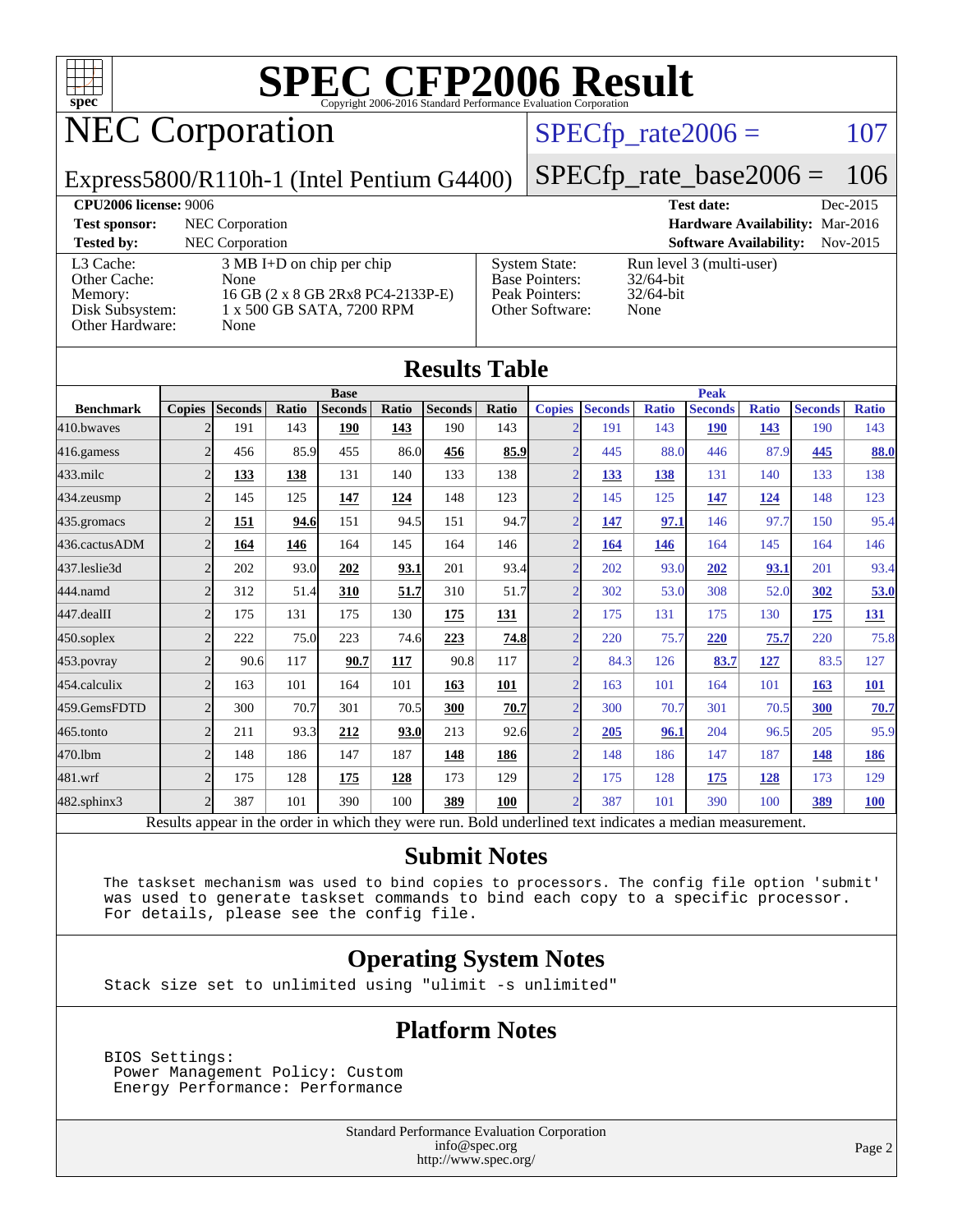

### NEC Corporation

 $SPECTp_rate2006 = 107$ 

Express5800/R110h-1 (Intel Pentium G4400)

[SPECfp\\_rate\\_base2006 =](http://www.spec.org/auto/cpu2006/Docs/result-fields.html#SPECfpratebase2006) 106

**[Test sponsor:](http://www.spec.org/auto/cpu2006/Docs/result-fields.html#Testsponsor)** NEC Corporation **[Hardware Availability:](http://www.spec.org/auto/cpu2006/Docs/result-fields.html#HardwareAvailability)** Mar-2016 **[Tested by:](http://www.spec.org/auto/cpu2006/Docs/result-fields.html#Testedby)** NEC Corporation **[Software Availability:](http://www.spec.org/auto/cpu2006/Docs/result-fields.html#SoftwareAvailability)** Nov-2015

**[CPU2006 license:](http://www.spec.org/auto/cpu2006/Docs/result-fields.html#CPU2006license)** 9006 **[Test date:](http://www.spec.org/auto/cpu2006/Docs/result-fields.html#Testdate)** Dec-2015

### **[General Notes](http://www.spec.org/auto/cpu2006/Docs/result-fields.html#GeneralNotes)**

Environment variables set by runspec before the start of the run: LD LIBRARY PATH = "/home/cpu2006/libs/32:/home/cpu2006/libs/64:/home/cpu2006/sh"

 Binaries compiled on a system with 1x Intel Core i5-4670K CPU + 32GB memory using RedHat EL 7.1 Transparent Huge Pages enabled with: echo always > /sys/kernel/mm/transparent\_hugepage/enabled

### **[Base Compiler Invocation](http://www.spec.org/auto/cpu2006/Docs/result-fields.html#BaseCompilerInvocation)**

[C benchmarks](http://www.spec.org/auto/cpu2006/Docs/result-fields.html#Cbenchmarks): [icc -m64](http://www.spec.org/cpu2006/results/res2016q1/cpu2006-20160125-38814.flags.html#user_CCbase_intel_icc_64bit_0b7121f5ab7cfabee23d88897260401c)

[C++ benchmarks:](http://www.spec.org/auto/cpu2006/Docs/result-fields.html#CXXbenchmarks) [icpc -m64](http://www.spec.org/cpu2006/results/res2016q1/cpu2006-20160125-38814.flags.html#user_CXXbase_intel_icpc_64bit_bedb90c1146cab66620883ef4f41a67e)

[Fortran benchmarks](http://www.spec.org/auto/cpu2006/Docs/result-fields.html#Fortranbenchmarks): [ifort -m64](http://www.spec.org/cpu2006/results/res2016q1/cpu2006-20160125-38814.flags.html#user_FCbase_intel_ifort_64bit_ee9d0fb25645d0210d97eb0527dcc06e)

[Benchmarks using both Fortran and C](http://www.spec.org/auto/cpu2006/Docs/result-fields.html#BenchmarksusingbothFortranandC): [icc -m64](http://www.spec.org/cpu2006/results/res2016q1/cpu2006-20160125-38814.flags.html#user_CC_FCbase_intel_icc_64bit_0b7121f5ab7cfabee23d88897260401c) [ifort -m64](http://www.spec.org/cpu2006/results/res2016q1/cpu2006-20160125-38814.flags.html#user_CC_FCbase_intel_ifort_64bit_ee9d0fb25645d0210d97eb0527dcc06e)

### **[Base Portability Flags](http://www.spec.org/auto/cpu2006/Docs/result-fields.html#BasePortabilityFlags)**

| 410.bwaves: -DSPEC CPU LP64<br>416.gamess: -DSPEC_CPU_LP64 |                                                                |
|------------------------------------------------------------|----------------------------------------------------------------|
| 433.milc: -DSPEC CPU LP64                                  |                                                                |
| 434.zeusmp: -DSPEC_CPU_LP64                                |                                                                |
| 435.gromacs: -DSPEC_CPU_LP64 -nofor_main                   |                                                                |
| 436.cactusADM: -DSPEC CPU LP64 -nofor main                 |                                                                |
| 437.leslie3d: -DSPEC CPU LP64                              |                                                                |
| 444.namd: - DSPEC_CPU_LP64                                 |                                                                |
| 447.dealII: -DSPEC_CPU_LP64                                |                                                                |
| 450.soplex: -DSPEC_CPU_LP64                                |                                                                |
| 453.povray: -DSPEC_CPU_LP64                                |                                                                |
| 454.calculix: -DSPEC_CPU_LP64 -nofor_main                  |                                                                |
| 459. GemsFDTD: - DSPEC CPU LP64                            |                                                                |
| 465.tonto: - DSPEC CPU LP64                                |                                                                |
| 470.1bm: - DSPEC CPU LP64                                  |                                                                |
|                                                            | 481.wrf: -DSPEC CPU_LP64 -DSPEC_CPU_CASE_FLAG -DSPEC_CPU_LINUX |
| 482.sphinx3: -DSPEC_CPU_LP64                               |                                                                |
|                                                            |                                                                |

### **[Base Optimization Flags](http://www.spec.org/auto/cpu2006/Docs/result-fields.html#BaseOptimizationFlags)**

[C benchmarks](http://www.spec.org/auto/cpu2006/Docs/result-fields.html#Cbenchmarks):

[-xSSE4.2](http://www.spec.org/cpu2006/results/res2016q1/cpu2006-20160125-38814.flags.html#user_CCbase_f-xSSE42_f91528193cf0b216347adb8b939d4107) [-ipo](http://www.spec.org/cpu2006/results/res2016q1/cpu2006-20160125-38814.flags.html#user_CCbase_f-ipo) [-O3](http://www.spec.org/cpu2006/results/res2016q1/cpu2006-20160125-38814.flags.html#user_CCbase_f-O3) [-no-prec-div](http://www.spec.org/cpu2006/results/res2016q1/cpu2006-20160125-38814.flags.html#user_CCbase_f-no-prec-div) [-opt-prefetch](http://www.spec.org/cpu2006/results/res2016q1/cpu2006-20160125-38814.flags.html#user_CCbase_f-opt-prefetch) [-auto-p32](http://www.spec.org/cpu2006/results/res2016q1/cpu2006-20160125-38814.flags.html#user_CCbase_f-auto-p32) [-ansi-alias](http://www.spec.org/cpu2006/results/res2016q1/cpu2006-20160125-38814.flags.html#user_CCbase_f-ansi-alias) [-opt-mem-layout-trans=3](http://www.spec.org/cpu2006/results/res2016q1/cpu2006-20160125-38814.flags.html#user_CCbase_f-opt-mem-layout-trans_a7b82ad4bd7abf52556d4961a2ae94d5)

Continued on next page

Standard Performance Evaluation Corporation [info@spec.org](mailto:info@spec.org) <http://www.spec.org/>

Page 3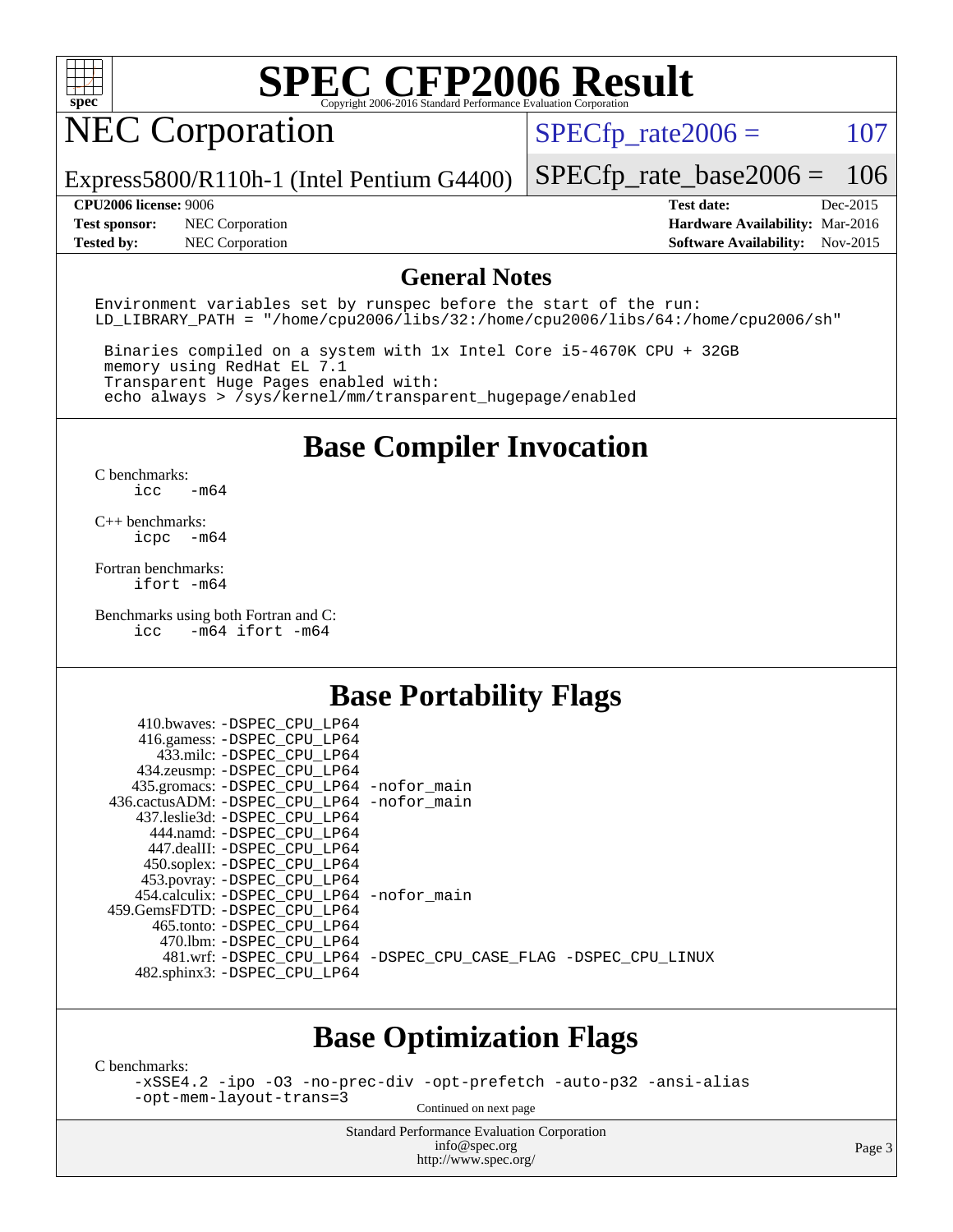

NEC Corporation

 $SPECTp_rate2006 = 107$ 

Express5800/R110h-1 (Intel Pentium G4400)

[SPECfp\\_rate\\_base2006 =](http://www.spec.org/auto/cpu2006/Docs/result-fields.html#SPECfpratebase2006) 106

**[Test sponsor:](http://www.spec.org/auto/cpu2006/Docs/result-fields.html#Testsponsor)** NEC Corporation **[Hardware Availability:](http://www.spec.org/auto/cpu2006/Docs/result-fields.html#HardwareAvailability)** Mar-2016 **[Tested by:](http://www.spec.org/auto/cpu2006/Docs/result-fields.html#Testedby)** NEC Corporation **[Software Availability:](http://www.spec.org/auto/cpu2006/Docs/result-fields.html#SoftwareAvailability)** Nov-2015

**[CPU2006 license:](http://www.spec.org/auto/cpu2006/Docs/result-fields.html#CPU2006license)** 9006 **[Test date:](http://www.spec.org/auto/cpu2006/Docs/result-fields.html#Testdate)** Dec-2015

### **[Base Optimization Flags \(Continued\)](http://www.spec.org/auto/cpu2006/Docs/result-fields.html#BaseOptimizationFlags)**

[C++ benchmarks:](http://www.spec.org/auto/cpu2006/Docs/result-fields.html#CXXbenchmarks)

```
-xSSE4.2 -ipo -O3 -no-prec-div -opt-prefetch -auto-p32 -ansi-alias
-opt-mem-layout-trans=3
```
[Fortran benchmarks](http://www.spec.org/auto/cpu2006/Docs/result-fields.html#Fortranbenchmarks):

[-xSSE4.2](http://www.spec.org/cpu2006/results/res2016q1/cpu2006-20160125-38814.flags.html#user_FCbase_f-xSSE42_f91528193cf0b216347adb8b939d4107) [-ipo](http://www.spec.org/cpu2006/results/res2016q1/cpu2006-20160125-38814.flags.html#user_FCbase_f-ipo) [-O3](http://www.spec.org/cpu2006/results/res2016q1/cpu2006-20160125-38814.flags.html#user_FCbase_f-O3) [-no-prec-div](http://www.spec.org/cpu2006/results/res2016q1/cpu2006-20160125-38814.flags.html#user_FCbase_f-no-prec-div) [-opt-prefetch](http://www.spec.org/cpu2006/results/res2016q1/cpu2006-20160125-38814.flags.html#user_FCbase_f-opt-prefetch)

[Benchmarks using both Fortran and C](http://www.spec.org/auto/cpu2006/Docs/result-fields.html#BenchmarksusingbothFortranandC):

[-xSSE4.2](http://www.spec.org/cpu2006/results/res2016q1/cpu2006-20160125-38814.flags.html#user_CC_FCbase_f-xSSE42_f91528193cf0b216347adb8b939d4107) [-ipo](http://www.spec.org/cpu2006/results/res2016q1/cpu2006-20160125-38814.flags.html#user_CC_FCbase_f-ipo) [-O3](http://www.spec.org/cpu2006/results/res2016q1/cpu2006-20160125-38814.flags.html#user_CC_FCbase_f-O3) [-no-prec-div](http://www.spec.org/cpu2006/results/res2016q1/cpu2006-20160125-38814.flags.html#user_CC_FCbase_f-no-prec-div) [-opt-prefetch](http://www.spec.org/cpu2006/results/res2016q1/cpu2006-20160125-38814.flags.html#user_CC_FCbase_f-opt-prefetch) [-auto-p32](http://www.spec.org/cpu2006/results/res2016q1/cpu2006-20160125-38814.flags.html#user_CC_FCbase_f-auto-p32) [-ansi-alias](http://www.spec.org/cpu2006/results/res2016q1/cpu2006-20160125-38814.flags.html#user_CC_FCbase_f-ansi-alias) [-opt-mem-layout-trans=3](http://www.spec.org/cpu2006/results/res2016q1/cpu2006-20160125-38814.flags.html#user_CC_FCbase_f-opt-mem-layout-trans_a7b82ad4bd7abf52556d4961a2ae94d5)

### **[Peak Compiler Invocation](http://www.spec.org/auto/cpu2006/Docs/result-fields.html#PeakCompilerInvocation)**

[C benchmarks](http://www.spec.org/auto/cpu2006/Docs/result-fields.html#Cbenchmarks):  $\text{icc}$  -m64

[C++ benchmarks \(except as noted below\):](http://www.spec.org/auto/cpu2006/Docs/result-fields.html#CXXbenchmarksexceptasnotedbelow) [icpc -m64](http://www.spec.org/cpu2006/results/res2016q1/cpu2006-20160125-38814.flags.html#user_CXXpeak_intel_icpc_64bit_bedb90c1146cab66620883ef4f41a67e)

450.soplex: [icpc -m32 -L/opt/intel/compilers\\_and\\_libraries\\_2016/linux/compiler/lib/ia32\\_lin](http://www.spec.org/cpu2006/results/res2016q1/cpu2006-20160125-38814.flags.html#user_peakCXXLD450_soplex_intel_icpc_b4f50a394bdb4597aa5879c16bc3f5c5)

[Fortran benchmarks](http://www.spec.org/auto/cpu2006/Docs/result-fields.html#Fortranbenchmarks): [ifort -m64](http://www.spec.org/cpu2006/results/res2016q1/cpu2006-20160125-38814.flags.html#user_FCpeak_intel_ifort_64bit_ee9d0fb25645d0210d97eb0527dcc06e)

[Benchmarks using both Fortran and C](http://www.spec.org/auto/cpu2006/Docs/result-fields.html#BenchmarksusingbothFortranandC):<br>icc -m64 ifort -m64  $-m64$  ifort  $-m64$ 

### **[Peak Portability Flags](http://www.spec.org/auto/cpu2006/Docs/result-fields.html#PeakPortabilityFlags)**

| 410.bwaves: -DSPEC_CPU_LP64                |  |
|--------------------------------------------|--|
| 416.gamess: -DSPEC_CPU_LP64                |  |
| 433.milc: -DSPEC CPU LP64                  |  |
| 434.zeusmp: -DSPEC_CPU_LP64                |  |
| 435.gromacs: -DSPEC_CPU_LP64 -nofor_main   |  |
| 436.cactusADM: -DSPEC_CPU_LP64 -nofor_main |  |
| 437.leslie3d: -DSPEC CPU LP64              |  |
| 444.namd: - DSPEC_CPU LP64                 |  |
| 447.dealII: -DSPEC_CPU_LP64                |  |
| 450.soplex: -D_FILE_OFFSET_BITS=64         |  |
| 453.povray: -DSPEC_CPU_LP64                |  |
| 454.calculix: -DSPEC_CPU_LP64 -nofor_main  |  |
| 459. GemsFDTD: - DSPEC CPU LP64            |  |
| 465.tonto: - DSPEC_CPU LP64                |  |

Continued on next page

Standard Performance Evaluation Corporation [info@spec.org](mailto:info@spec.org) <http://www.spec.org/>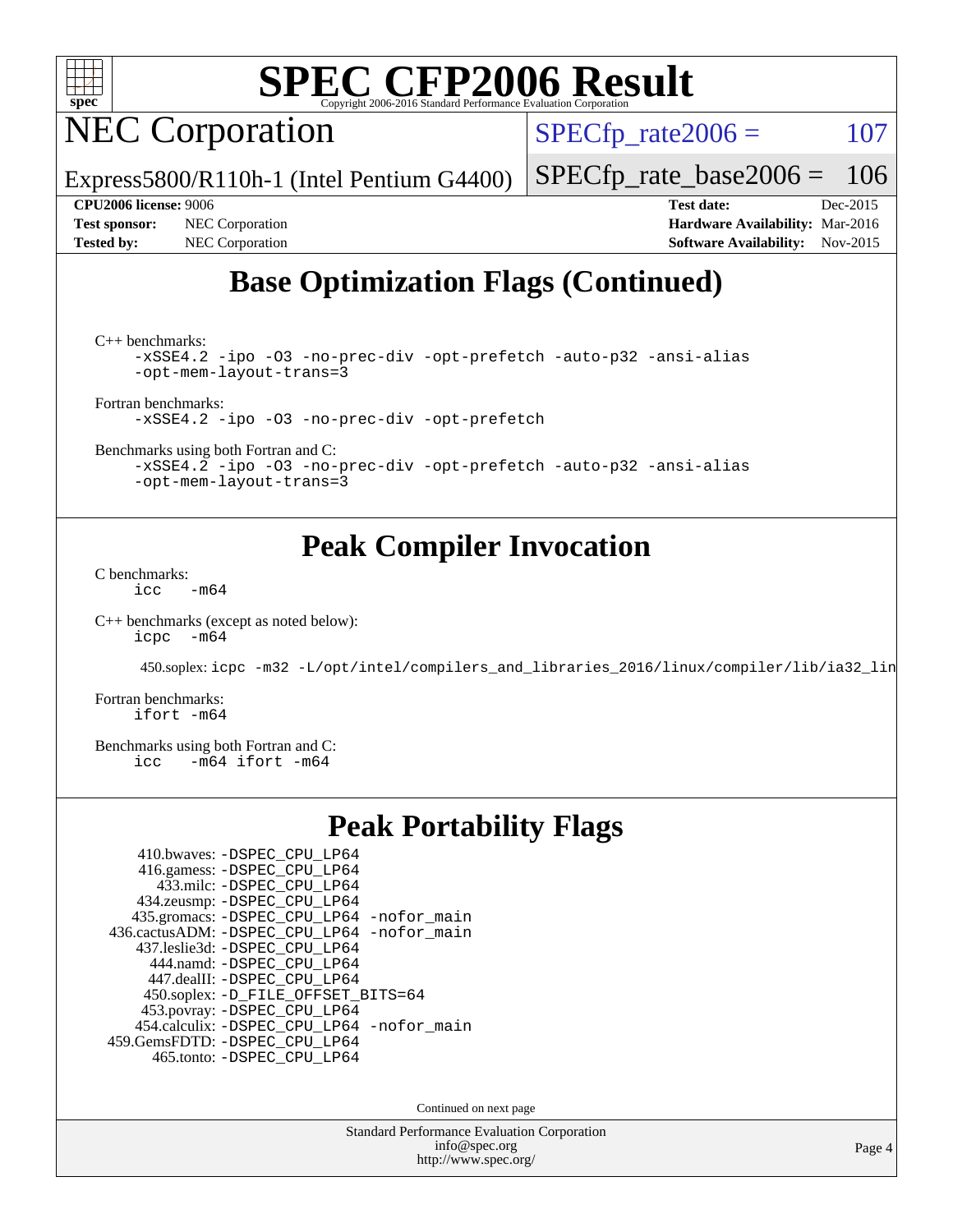

NEC Corporation

 $SPECTp\_rate2006 = 107$ 

[SPECfp\\_rate\\_base2006 =](http://www.spec.org/auto/cpu2006/Docs/result-fields.html#SPECfpratebase2006) 106

Express5800/R110h-1 (Intel Pentium G4400)

**[Tested by:](http://www.spec.org/auto/cpu2006/Docs/result-fields.html#Testedby)** NEC Corporation **[Software Availability:](http://www.spec.org/auto/cpu2006/Docs/result-fields.html#SoftwareAvailability)** Nov-2015

**[CPU2006 license:](http://www.spec.org/auto/cpu2006/Docs/result-fields.html#CPU2006license)** 9006 **[Test date:](http://www.spec.org/auto/cpu2006/Docs/result-fields.html#Testdate)** Dec-2015 **[Test sponsor:](http://www.spec.org/auto/cpu2006/Docs/result-fields.html#Testsponsor)** NEC Corporation **NEC Corporation [Hardware Availability:](http://www.spec.org/auto/cpu2006/Docs/result-fields.html#HardwareAvailability)** Mar-2016

### **[Peak Portability Flags \(Continued\)](http://www.spec.org/auto/cpu2006/Docs/result-fields.html#PeakPortabilityFlags)**

470.lbm: [-DSPEC\\_CPU\\_LP64](http://www.spec.org/cpu2006/results/res2016q1/cpu2006-20160125-38814.flags.html#suite_peakPORTABILITY470_lbm_DSPEC_CPU_LP64)

 481.wrf: [-DSPEC\\_CPU\\_LP64](http://www.spec.org/cpu2006/results/res2016q1/cpu2006-20160125-38814.flags.html#suite_peakPORTABILITY481_wrf_DSPEC_CPU_LP64) [-DSPEC\\_CPU\\_CASE\\_FLAG](http://www.spec.org/cpu2006/results/res2016q1/cpu2006-20160125-38814.flags.html#b481.wrf_peakCPORTABILITY_DSPEC_CPU_CASE_FLAG) [-DSPEC\\_CPU\\_LINUX](http://www.spec.org/cpu2006/results/res2016q1/cpu2006-20160125-38814.flags.html#b481.wrf_peakCPORTABILITY_DSPEC_CPU_LINUX) 482.sphinx3: [-DSPEC\\_CPU\\_LP64](http://www.spec.org/cpu2006/results/res2016q1/cpu2006-20160125-38814.flags.html#suite_peakPORTABILITY482_sphinx3_DSPEC_CPU_LP64)

### **[Peak Optimization Flags](http://www.spec.org/auto/cpu2006/Docs/result-fields.html#PeakOptimizationFlags)**

[C benchmarks](http://www.spec.org/auto/cpu2006/Docs/result-fields.html#Cbenchmarks):

433.milc: basepeak = yes

 $470$ .lbm: basepeak = yes

482.sphinx3: basepeak = yes

### [C++ benchmarks:](http://www.spec.org/auto/cpu2006/Docs/result-fields.html#CXXbenchmarks)

```
 444.namd: -xSSE4.2(pass 2) -prof-gen:threadsafe(pass 1) -ipo(pass 2)
        -03(pass 2)-no-prec-div-par-num-threads=1(pass 1)
        -opt-mem-layout-trans=3(pass 2) -prof-use(pass 2) -fno-alias
        -auto-ilp32
```
447.dealII: basepeak = yes

```
 450.soplex: -xSSE4.2(pass 2) -prof-gen:threadsafe(pass 1) -ipo(pass 2)
         -O3(pass 2) -no-prec-div(pass 2) -par-num-threads=1(pass 1)
         -opt-mem-layout-trans=3(pass 2) -prof-use(pass 2)
         -opt-malloc-options=3
```

```
 453.povray: -xSSE4.2(pass 2) -prof-gen:threadsafe(pass 1) -ipo(pass 2)
         -03(pass 2)-no-prec-div-par-num-threads=1(pass 1)
         -opt-mem-layout-trans=3(pass 2) -prof-use(pass 2) -unroll4
         -ansi-alias
```
[Fortran benchmarks](http://www.spec.org/auto/cpu2006/Docs/result-fields.html#Fortranbenchmarks):

```
410.bwaves: basepeak = yes 416.gamess: -xSSE4.2(pass 2) -prof-gen:threadsafe(pass 1) -ipo(pass 2)
             -03(pass 2)-no-prec-div-par-num-threads=1(pass 1)
             -prof-use(pass 2) -unroll2 -inline-level=0 -scalar-rep-
    434.zeusmp: basepeak = yes
    437.leslie3d: basepeak = yes
 459.GemsFDTD: basepeak = yes
```
Continued on next page

Standard Performance Evaluation Corporation [info@spec.org](mailto:info@spec.org) <http://www.spec.org/>